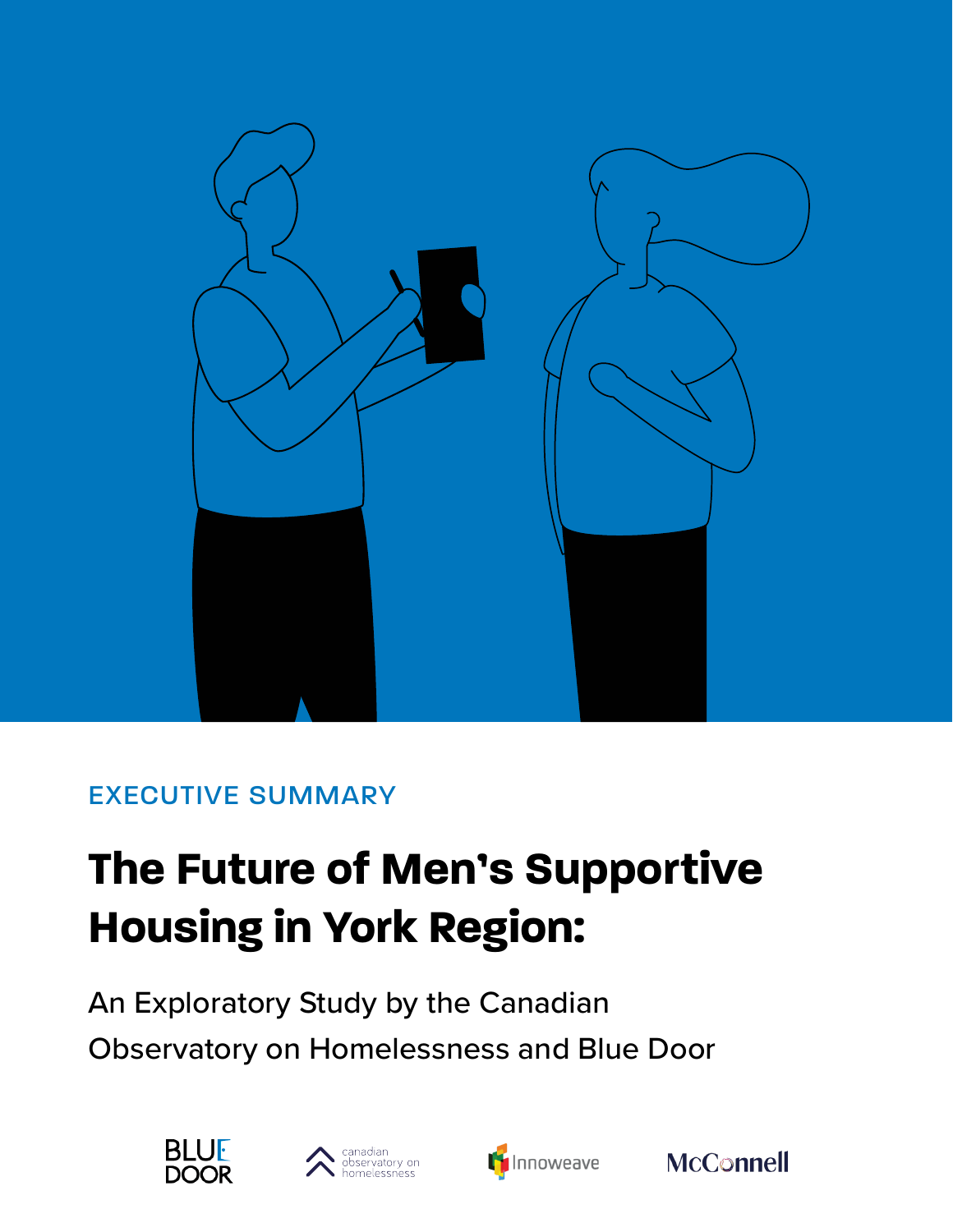# **Background**

Founded in 1982, Blue Door provides safe and supportive emergency housing, housing services, and supports for people who are at risk of or currently experiencing homelessness in York Region. In order to enhance their current service offerings and meet emerging client needs, Blue Door partnered with Hub Solutions, a social enterprise of the Canadian Observatory on Homelessness (COH), to engage in a process to develop a new supportive housing program for men experiencing episodic and chronic homelessness in York Region.

This work applies a transitional supportive housing lens and is guided by two main evaluation questions:

- **1. How can Blue Door better support men that are experiencing chronic and episodic homelessness through place-based housing?**
- **2. How can Blue Door better support the health and wellness needs of men experiencing chronic and episodic homelessness?**

## **Methods**

**Multiple methods, including qualitative and quantitative research methodologies were used. These methods were a review of previous consultative work, a rapid literature review, surveys with Blue Door staff, surveys with current and former Blue Door clients, and qualitative interviews with current and former Blue Door clients.** 

The COH provided a Rapid Literature Review reviewing transitional supportive housing programs and the support needs of service users in supportive housing programs. Transitional supportive housing is a type of intervention that provides a supportive living environment focused on skill development and community building (Novac, Brown, & Bourbonnais, 2009). Although not a Housing First program, transitional supportive housing programs can apply a Housing First approach to meet the needs of individuals and families experiencing homelessness (Turner, 2014). In most cases, transitional supportive housing is viewed as a step in the housing continuum that supports individuals and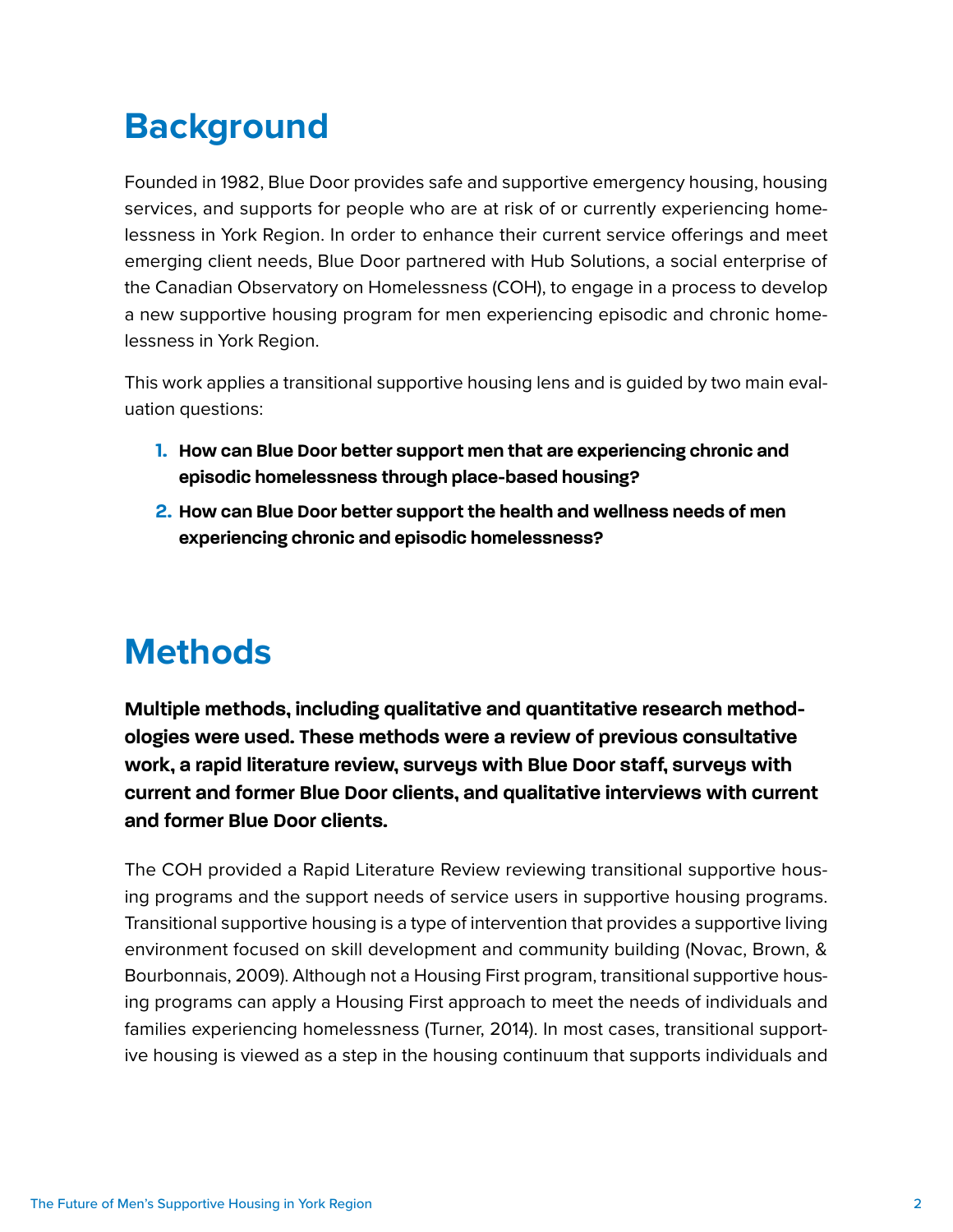families to move from emergency crisis services to long-term permanent housing (Novac et al., 2009). There can be great variation in the target population, level of service, and intended outcomes of transitional supportive housing programs, but the overarching goals are to support individuals and families with their education, employment, wellbeing, and housing needs (Novac et al., 2009).

Transitional supportive housing is often intended for individuals and families who require a greater level of structure and support to move into permanent housing (Novac et al., 2009). Therefore, transitional supportive housing programs usually provide on-site support that includes case management services to support clients with alcohol and substance use, financial counselling, and employment services (Novac et al., 2009). Groups who have been identified as possibly benefitting from transitional supportive housing include (Novac, Brown, & Bourbonnais, 2004):

- **1. Individuals and families recovering from trauma;**
- **2. Individuals and families who have a background of multi-generational poverty and lack a supportive network;**
- **3. Emancipated youth, or adults coming from institutions with little or no independent living experience;**
- **4. Young mothers and pregnant teenagers;**
- **5. Individuals and families who have on-going service needs due to mental or physical health problems.**

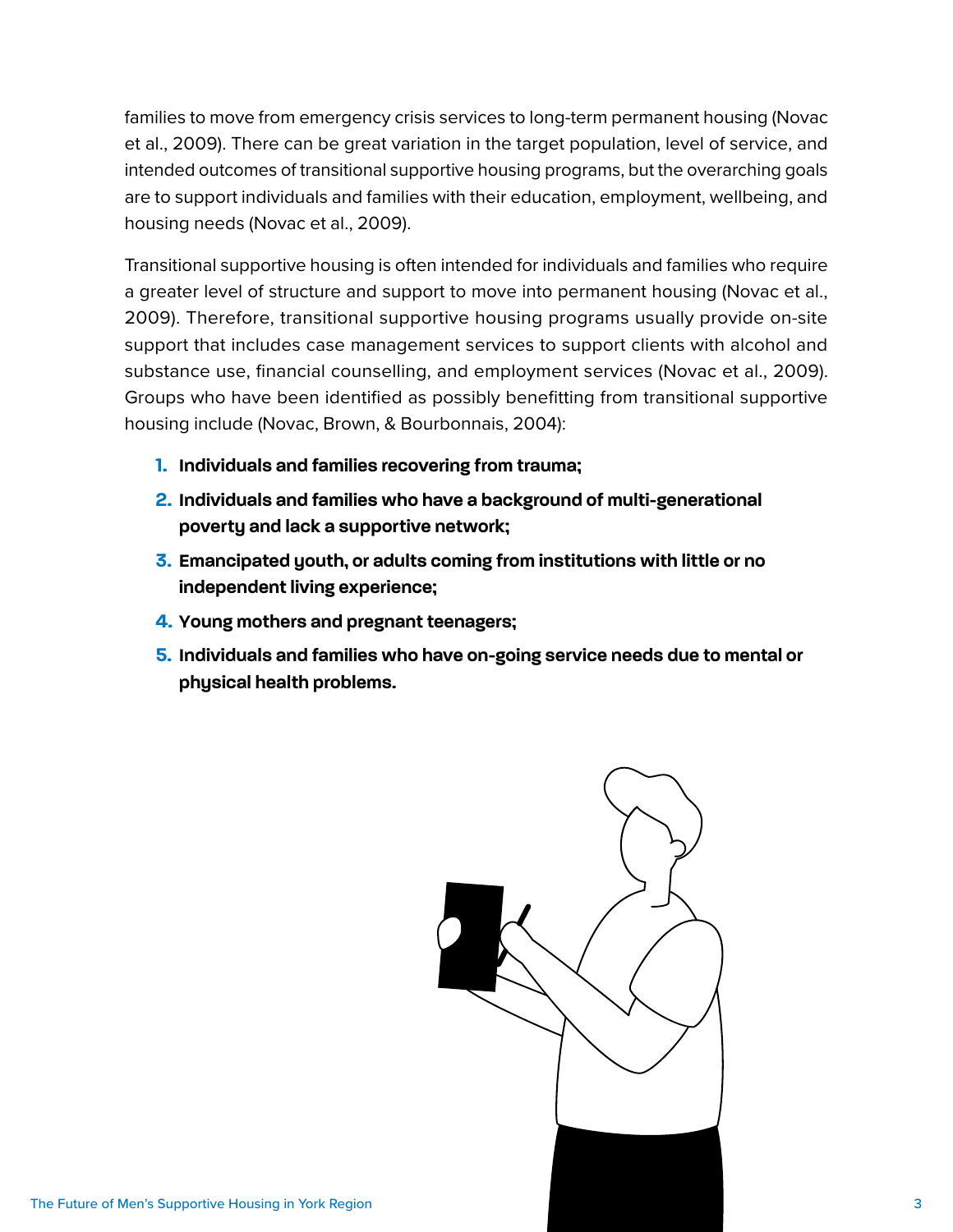# **Key Findings**

### **> Staff Perspectives on Housing and Service Barriers in York Region**

**The top five housing barriers identified by staff were:** 

- **1.** A lack of affordable housing in York Region;
- **2.** Inadequate income to sustain housing;
- **3.** Mental health challenges impeding housing searches;
- **4.** Substance use challenges impeding housing searches; and
- **5.** Discrimination and racism from landlords.

As one Blue Door staff member described an important barrier they have noticed in their work:

LL

**We see a lot of people with undiagnosed mental health [issues] who seem to fall through the cracks everywhere they go. Also, violent outbursts due to mental health which usually results in a person being closed from services.** 

**- Staff member at Blue Door** 

#### **The top five service barriers for clients identified by staff were:**

- **1.** Mental health challenges;
- **2.** Substance use challenges;
- **3.** Unaddressed trauma experienced in their life;
- **4.** Alcohol use challenges; and
- **5.** Physical health limitations.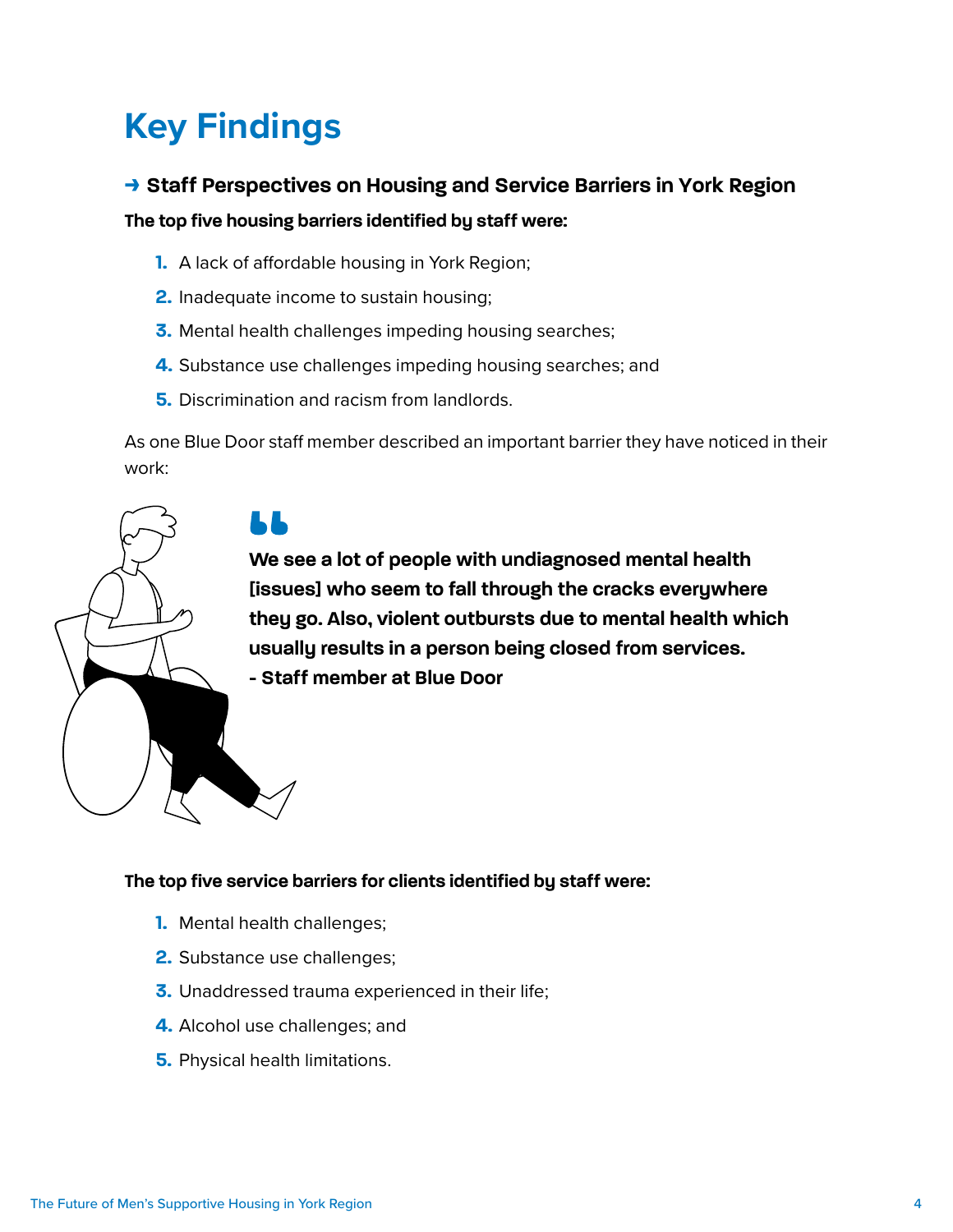### **> Client and Staff Perspectives on the Structure and Policies of a Potential Supportive Housing Program at Blue Door**

#### **LENGTH OF STAY**

Although the majority of staff and clients indicated that a length of stay should be up to 12 months, results from the qualitative interviews highlighted the importance of developing a flexible approach to program length that recognizes the needs of each unique client. One current Blue Door client expressed the importance of a flexible approach:

**Depends how fast they are doing it. It just depends on the person definitely. It depends on the person when timelines are concerned. There are certain aspects that are important that are different for each person. - Current Client** 

#### **CURFEW**

LL

There were mixed opinions on the need for a curfew, as some clients supported a curfew while others did not think it was necessary.

#### **GUESTS**

There were also mixed opinions on the need for a guest policy, as some clients identified privacy and confidentiality concerns should guests be allowed, while others noted the importance of having friends and family visit for emotional and social support.



#### **PRIORITY GROUPS FOR SUPPORTIVE HOUSING**

Staff selected individuals experiencing episodic and/or chronic homelessness, as well as individuals with shorter periods of homelessness who have mental health and/or substance use challenges as the best fit for the supportive housing program.

#### **SERVICE OFFERINGS FOCUSED ON WELL-BEING**

Case management was the support that received unanimous support from staff while support with getting on social assistance received the most support from both former and current clients. Cultural supports received the least support from both staff and clients.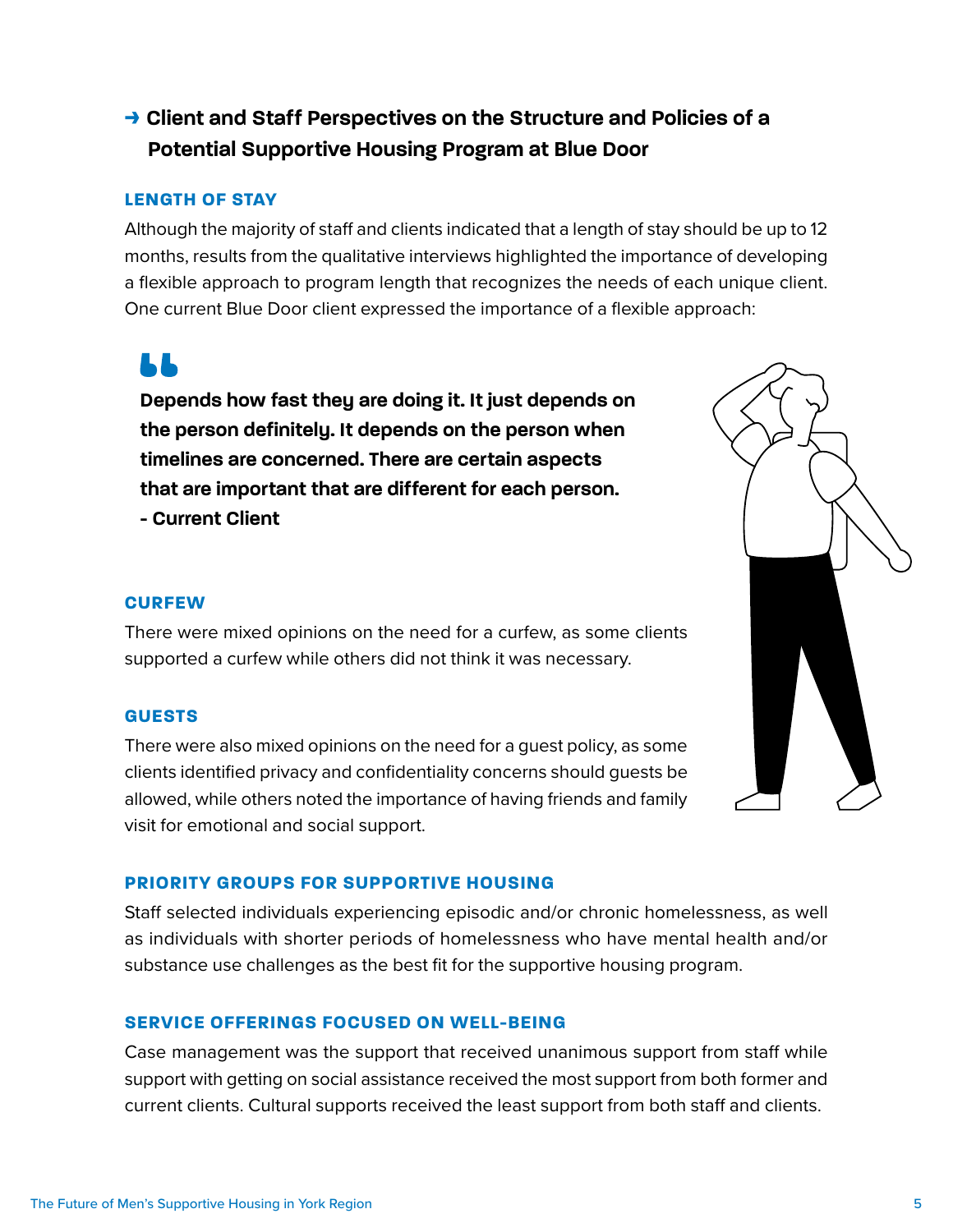#### **SERVICE OFFERINGS FOCUSED ON HEALTH**

Supports for mental and physical health were chosen frequently by both staff, current clients, and former clients. More staff compared to current and former clients felt that supports for substance use challenges should be part of this program:

### LЬ

**We cannot accept people who use substances and expect them to suddenly become people who do not use substances. If we are working with people who use substances, we need substance-friendly policies in place to support them.** 

**- Staff member at Blue Door** 

#### **SERVICE OFFERINGS FOCUSED ON HOUSING**

Almost every participant across staff and client groups would like to see supports that assist clients to access to housing benefits like rent supplements. Similarly, almost all participants indicated that support to identify potential housing opportunities (e.g., searching on Kijiji or applying to social housing) would be favourable.

The majority of former and current clients indicated that supports to engage with landlords and supports for learning how to budget should be included. The responses were mixed for supports to learn how to budget, as more current clients than former clients were in favour of this support.

#### **SUPPORTING CLIENTS TO EXIT THE PROGRAM**

Staff and clients were asked about what they believed would assist clients to transition out of a supportive housing program and into their own housing in the community. Clients and staff responses were somewhat divided on what was most important in assisting this transition, as staff selected improved access to mental and physical health supports, effectively managing alcohol and substance use, and attaining employment. Clients selected finding employment, improvements to mental and physical health, and having a larger network of supports as important.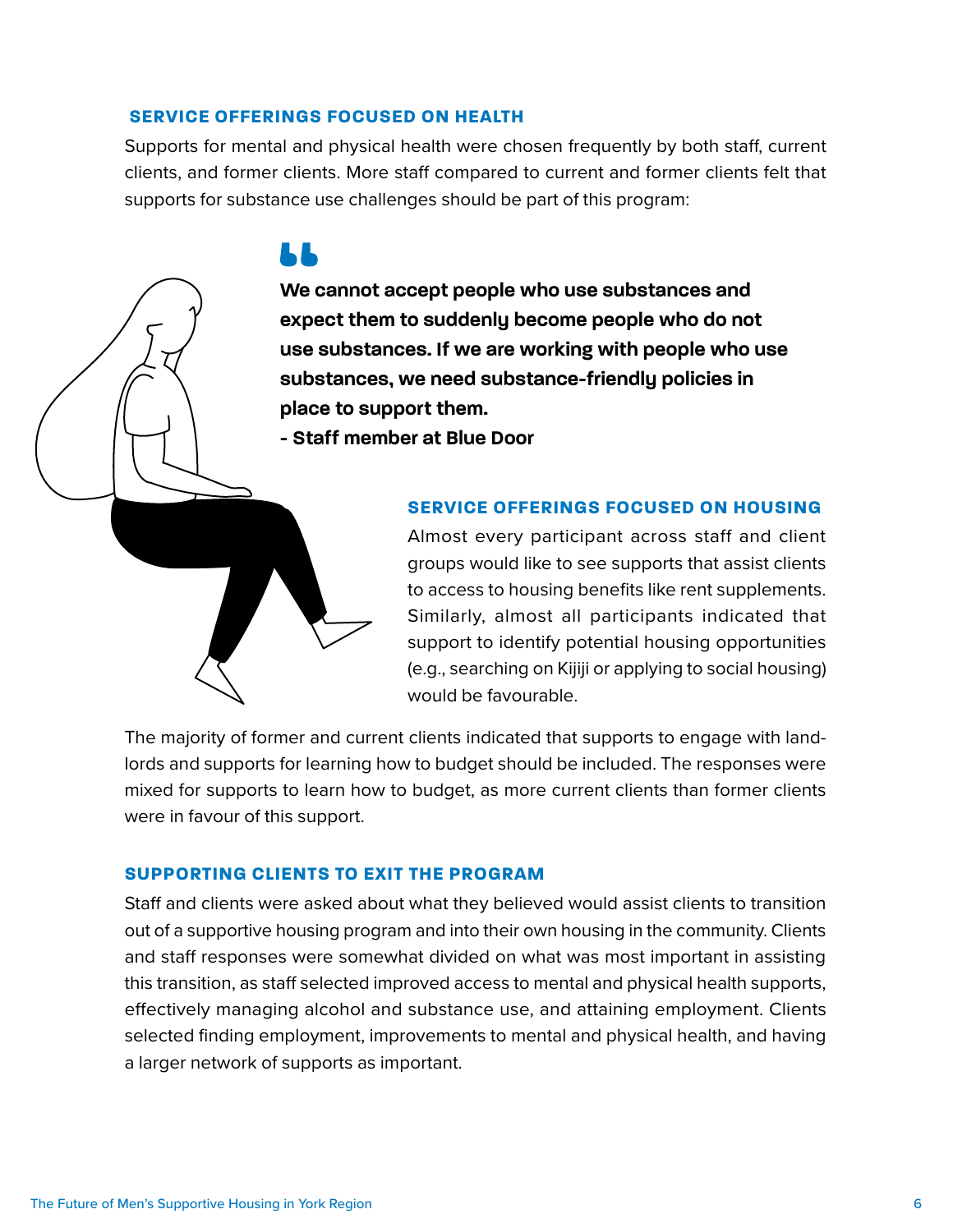#### **SUPPORTING CLIENTS IN THE COMMUNITY**

Staff and clients each agreed that sustained case management supports as clients exit supportive housing and find housing in the community are key. This includes having regular (i.e., weekly) contact with clients. As one current Blue Door client stated:

**Yea you know, it's really important to have a follow-up or you can slip right, and it doesn't work out, and support, support is still there, you can get right back up. - Current Client** 

# **Key Recommendations**

**Based on the findings, a series of recommendations was developed. The recommendations are grouped as shortterm, medium-term, and long-term.** 

### **> Short-term Recommendations**

Focus on internal processes and protocols that Blue Door should develop and design prior to the implementation of the supportive housing program. The timeline for Blue Door to carry out short-term recommendations is six to 12 months.

**1. The design of the supportive housing program (policies, protocols, available supports, etc.) should be strength-based, harm-reduction focused and based on the needs of each client in the program.** This includes policies regarding length of stay, curfews, eligibility criteria, substance use policies, and by collaboratively identifying personal and social resources of clients. Policies following a harm reduction approach, will help clients to remain in the program, to have access to supports, and to attain independent housing after exiting the program. Therefore, the program should aim to be as low barrier as possible and develop policies to address non-compliance to program rules.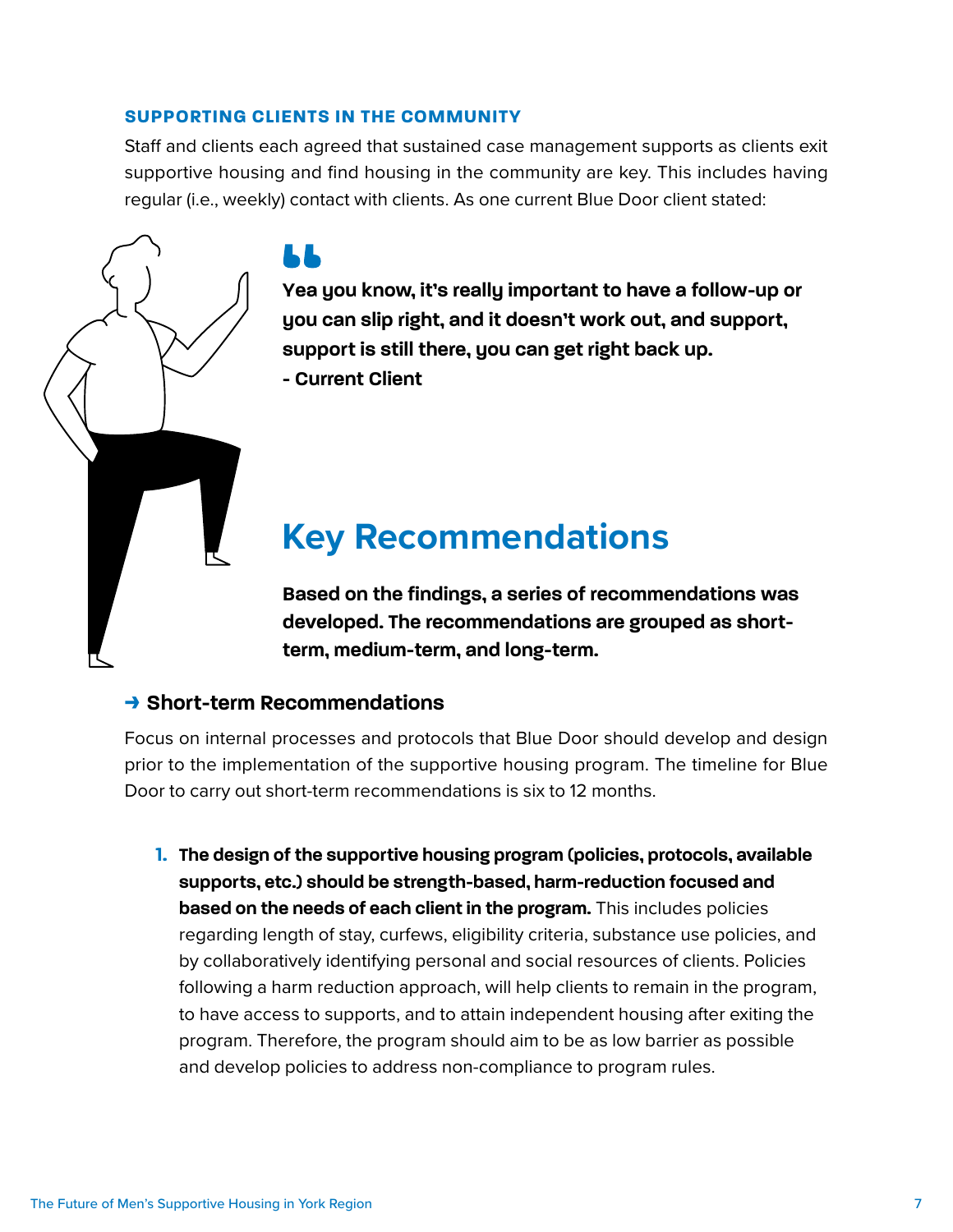**2. Develop a transition plan for when clients are prepared to exit the program.** 

Results from interviews and surveys expressed the importance of developing a transition plan for clients where they can have continued access to supports and their own independent housing. Ensuring that clients have access to supports, have secured their own housing, and feel ready for independent living will be needed when clients near an appropriate time to exit the program. Regular assessments by case workers will be needed to determine level of preparedness of clients prior to their planned exit from the program.

#### **> Medium-term Recommendations**

Identify community resources, supports, and connections that will be needed to meet the needs of clients. The timeline for Blue Door to carry out medium-term recommendations is 12 to 18 months

- **3. A broad range of physical and mental health supports must be accessible across Blue Door.** The rapid literature review revealed that access to healthrelated supports is often found to be a barrier for service users and having access to both mental and physical health supports were strongly supported by all participants. Therefore, ensuring that clients have access to an adequate number of health supports will be essential.
- **4. Facilitate access to financial supports.** Blue Door can assist clients to receive financial supports such as rent subsidies, Ontario Works, and ODSP. Specifically,100% of both current and former clients, and 92% of staff would like there to be access to housing benefits (e.g., rent supplements) through the supportive housing program. Likewise, 86% of current clients and 100% of former clients would like help getting social assistance and 85% of staff supported including this service as well.
- **5. Assist clients to secure independent housing prior to exiting the program.**  Current and former clients and staff all strongly responded to the need of clients to have secured independent housing prior to their exit from the program. Current and former clients also expressed their desire to remain in York Region, which should also be a priority when searching for client housing. The most desirable form of housing for 76% of Blue Door clients was their own apartment followed by a shared apartment.